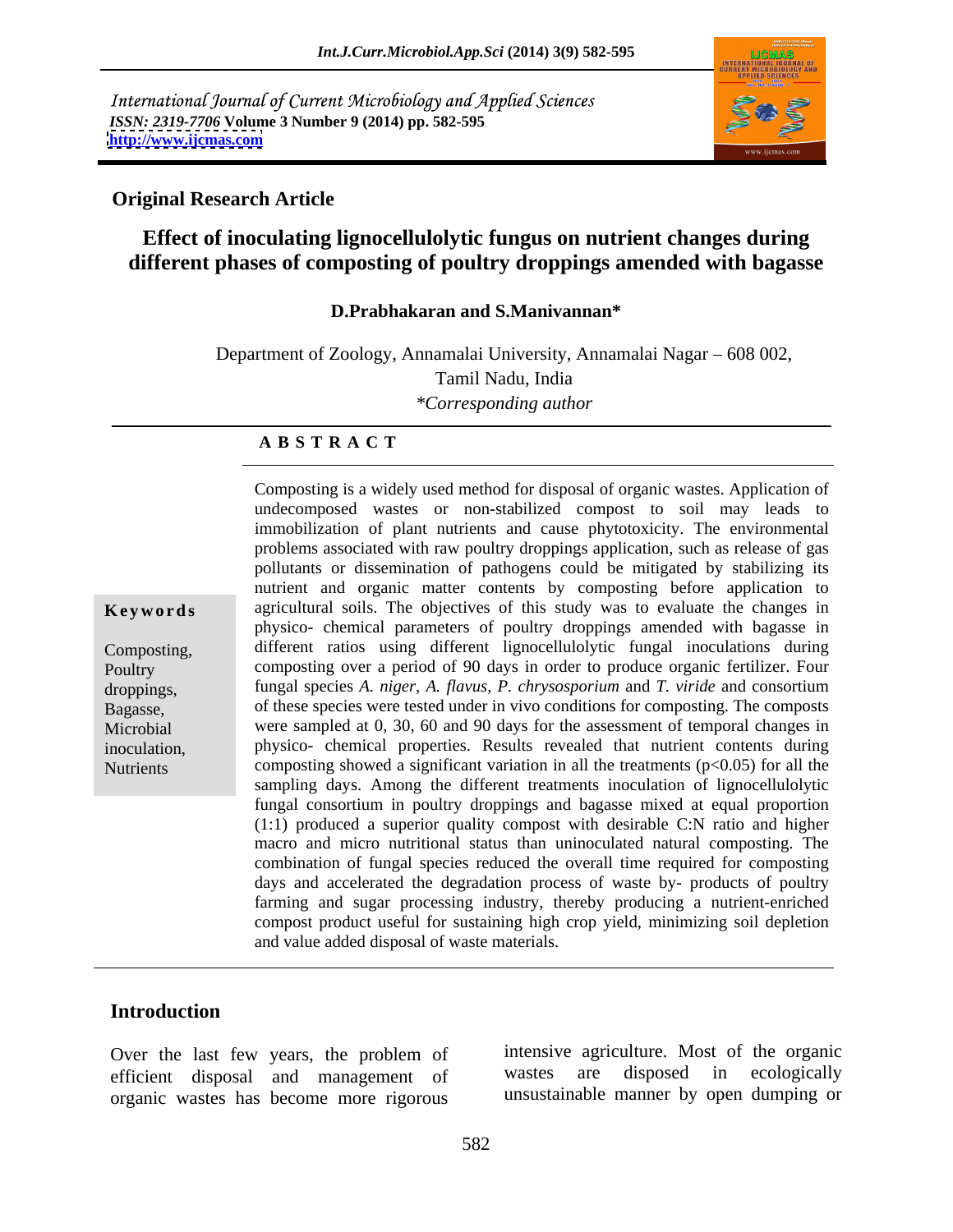burning. These environmentally unhealthy increasing soil fertility (Weber *et al.,* 2007). waste disposal methods may leads to loss of<br>plant nutrients present in the waste (Edwards

The poultry and livestock industries are mineralization of organic wastes (Eiland *et*  growing rapidly along with the human *al.,* 2001; Cahyani *et al.,* 2003; Liang *et al.,* population and production of animal waste 2003; Tang et al., 2007). Further are potential sources of many major decomposition by the microbes naturally environmental problems. India is one of the largest producers of poultry in the world and the poultry manure availability is estimated the composting process (Singh and Sharma, to be 12.1 million tons (The week end leader, 2014). In the poultry farm large amount of droppings that accumulated in the Hence, to improve the biological litter turns it into importance sources of degradation of poultry droppings, selection

These noxious gases can cause respiratory efficient microorganisms for biomass disease in animals and humans (Schiffamn and Williams, 2005). However, poultry (Elisashvili *et al.,* 2008; Dinis *et al.,* 2009). droppings along with litter has useful However, the low C:N ratio of poultry nutrients, and is therefore used as organic droppings results in the loss of nitrogen as fertilizer (Moore *et al.,* 1995) but ammonia. It is presumed that mixing of uncontrolled decomposition and excess poultry droppings with some bulking agent applications to soil can cause environmental will not only lower the high C:N ratio of problems due to their extremely high levels of nitrogen as ammonia, low pH, and heat generation. Therefore, there is an urgent

management of organic wastes have been for generating a valuable product used for feeder and waterier. It should be preferred to

plant nutrients present in the waste (Edwards used as a major process of stabilizing and Batter, 1992). Therefore, conversion of a organic wastes through the degradation of waste into beneficial materials through biodegradable components by microbial biological methods is an important communities under controlled conditions component of resource recovery and (Dominguez *et al.,* 2002; Zaved *et al.,* recycling principles (Yadav and Garg, 2008). Numerous studies have been reported 2011). that specific bacteria and fungi species play Several reports indicate that composting is a significant role in the decomposition and 2003; Tang *et al.,* 2007). Further present in the wastes can be slow inoculation with suitable micro-organism can accelerate 2002; Kumar *et al.,* 2010).

litter turns it into importance sources of degradation of poultry droppings, selection contamination i.e. odorous gases including of effective microorganisms enhancing the amines, amides, mercaptans, sulphides and activities of lignin degrading enzymes is disulphides. essential. According to the previous studies, Hence, to improve the biological the lignocellulotic fungi were the most efficient microorganisms for biomass deconstruction and delignification latter but also help to restrict the nitrogen loss.

need to recycle the poultry droppings In poultry forming various types of litter without environmental impact. materials are used and the common types of Many alternatives for the disposal and husk, sugar cane pulp, sugar cane bagaase, proposed, composting being one of the wood shavings, corn cobs, coir pith, coffee natural bio process and most attractive on husk, oat hulls and dried leaves. Among account of its low environmental impact and these litter materials, sugar cane bagasse is cost (Bustamante *et al.,* 2008; Canet *et al.,* the best on account of its softness and quick 2008; Lu *et al.,* 2008), as well as its capacity absorbing moisture, and it does not fall into litter in poultry houses are saw dust, rice chopped straw, paper mill by products, sand,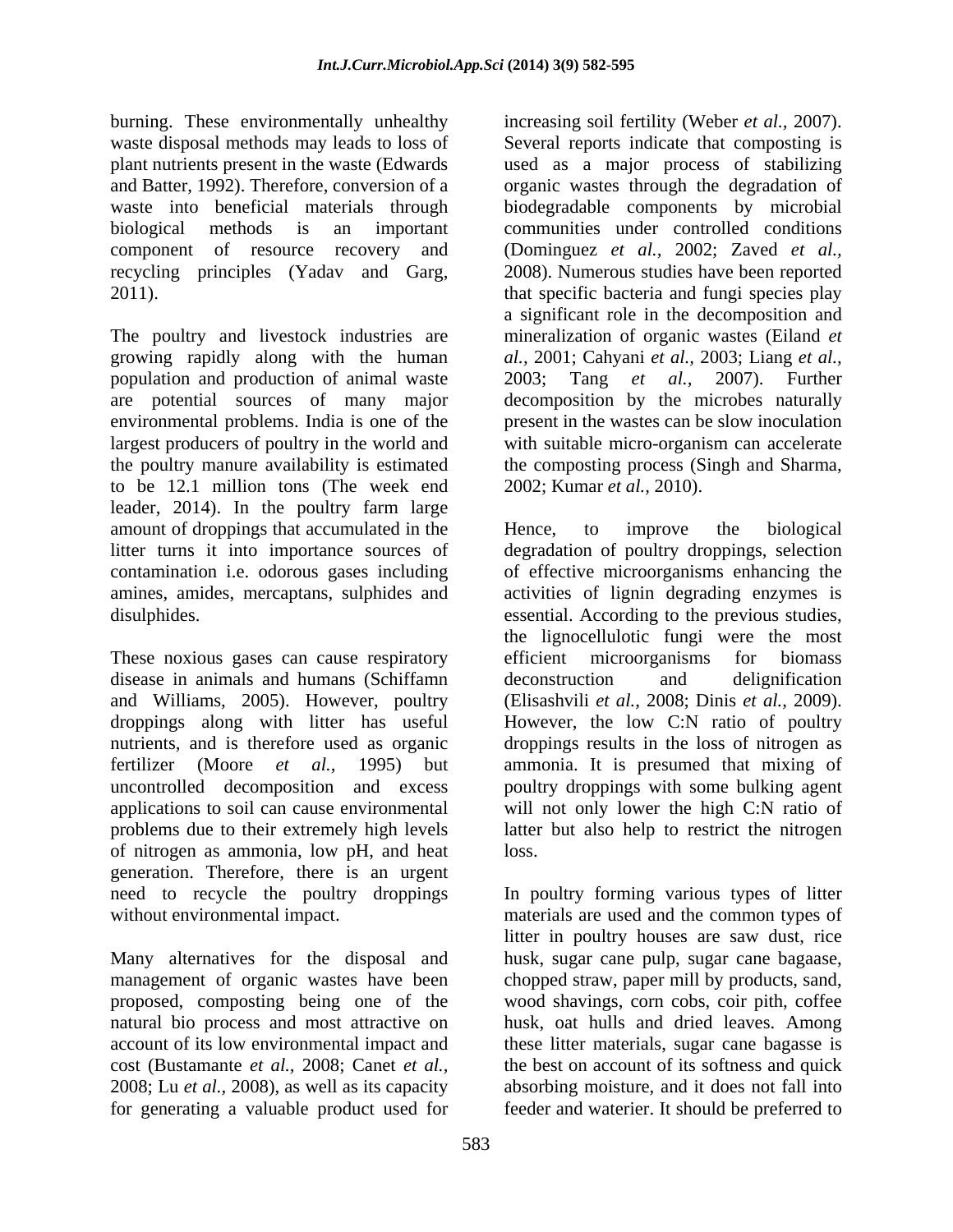others, wherever available at reasonable prices than other material (Rao, 1986). droppings amended with sugar industry

According to our knowledge, there is no species and consortium of these fungal information is available about the species were used as the inoculums for bioconversion and nutrient changes of different treatments.Equal quantities of each poultry droppings with bagasse using fungal inoculums were mixed together to different degrading fungal species. make a consortium.<br>Therefore, the purpose of this study was to investigate the role of different inoculating Experimental set-up fungal species on rapid biodegradation and the physico-chemical parameters during laboratory scale composting of poultry droppings with bagasse in order to produce quality end products for organic forming. The bottom. Each composting tank

#### **Collection of poultry droppings and sugar** *Aspergillus niger, Trichoderma viride,* and **industry waste hagasse** *Phanerochaete chrysosporium* and **industry waste bagasse**

Poultry droppings (PD) 10 days old were collected from Indian feeds farm, Perumal kovilmedu, Namakkal district, Tamil Nadu, India. Sugar cane bagasse (BG) was obtained from E.I.D parry sugar mill located

The poultry droppings were transported to the laboratory using sterile plastic bags. PD and BG were sundried separately for 15 days to remove the odor and noxious gases. The bagasse was chopped into small pieces  $(3 - BC + Trich$ 5cm) using chopping machine. The important physico- chemical properties of the PD and BG are given in Table 1.

Four lignocelluloses degrading fungal species *Aspergillus flavus, Aspergillus niger, Trichoderma viride*, and *Phanerochaete* twice a week to revolve the treatment chrysosporium were purchased from the provide aeration. Temperatures *chrysosporium* were purchased from the

Hence, in the present study poultry the strains for this work was prepared on the waste bagasse as bulking agent. The second of temperature, pH, and substrate specific Gowri biotech research laboratory, Thanjavur, Tamil Nadu, India. Selection of basis of enzymatic activity at a wide range organic waste degradation. The fungal make a consortium.

#### **Experimental set-up**

**Materials and Methods** with BG in 1:1 ratio (w/w dry weight basis). The experiments were performed in six treatments with three replicates using cement tanks (50cm×180cm×30cm) with a hole at the bottom. Each composting tank (treatments) contains 10 kg of PD mixed Pure cultures of *Aspergillus flavus, Aspergillus niger, Trichoderma viride,* and *Phanerochaete chrysosporium* and consortium of fungal species (50 ml/kg substrate having  $10^6$  cells per ml) were cells per ml) were inoculated after 3days of pre-decomposition.

at Nelikkuppam, Taminadu, India. composting process of PD and BG were The different fungal inoculums was added a layer wise in each treatments. The arranged in the following combinations: T1: PD + BG, Control (without microorganism) T2: PD + BG + *Aspergillus niger*, T3: PD+BG + *Aspergillus flavus*, T4: PD + BG + *Phanerochaete chrysosporium*, T5: PD + BG + *Trichoderma viride*, T6: PD + BG + Consortium.

**Microbial source and inoculums** of composting and then periodically water **preparation** was added during the turning of composting The moisture content in each treatment was adjusted to about  $60-70\%$  at the beginning up to 90 days.

> All treatments were manually turned for twice a week to revolve the treatment and provide aeration. Temperatures were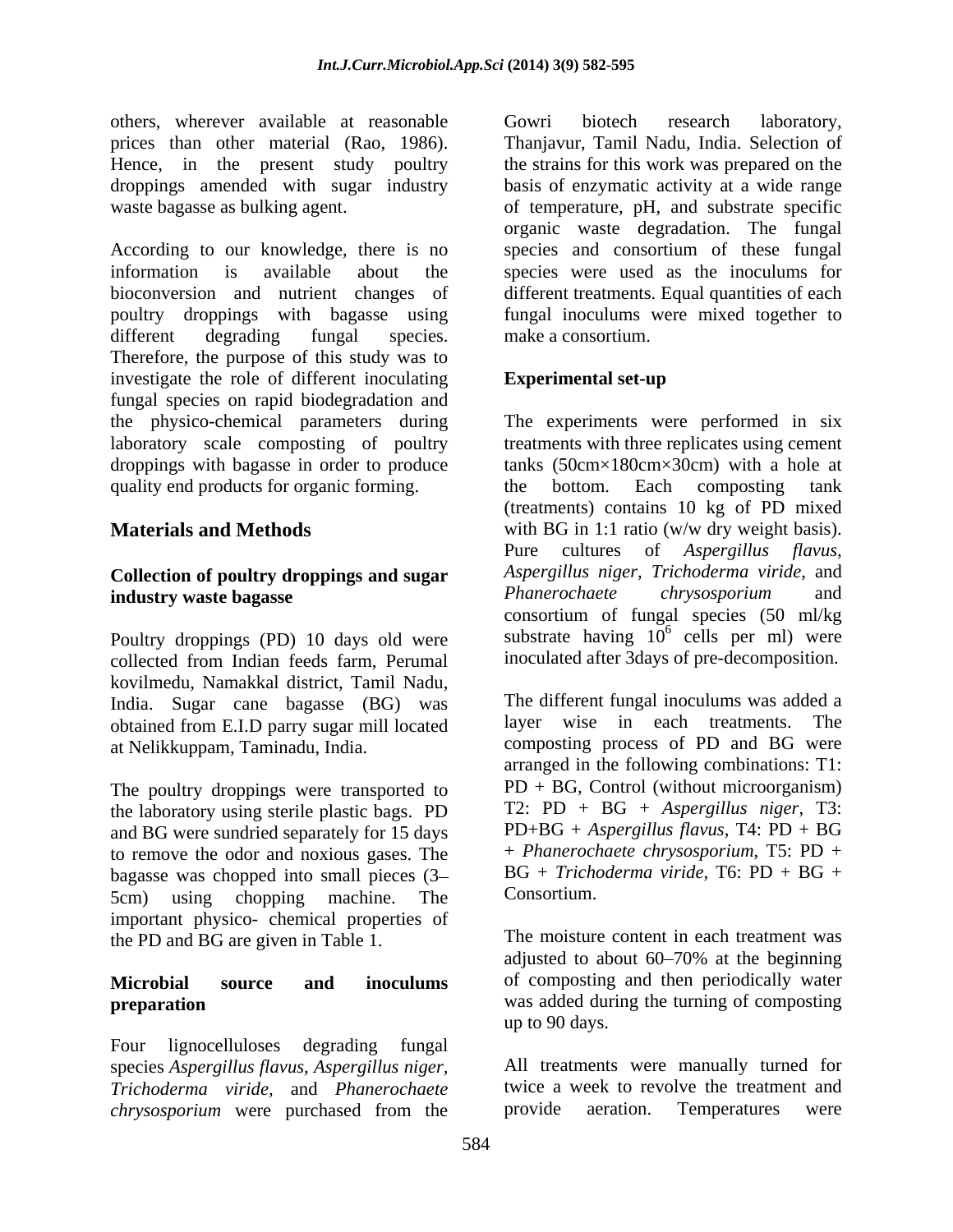monitored manually using thermometers. Temperature readings were taken towards the central part of the top, middle, and pH bottom locations of the cement tank.

electrical conductivity  $(EC \text{dSm}^{-1})$  were

oxidation method (Walkely and Black, 1934). Furthermore total Kjeldhal nitrogen (TKN) was measured by micro Kjeldhal method (Tiquia, 2000). Total phosphorus phosphoric acid yellow colour method using

While Total potassium (TK) was detected by the microorganism would also be acetate extraction method. (Simard, 1993).  $2005$ .

### **Data analysis**

Results are the means of the three replicates. Two way analysis of variance (ANOVA)

# **Results and Discussion**

### **pH**

**Analysis of compost samples** treatments during initial period of Samples were collected periodically from bagasse. Initially increase in pH was each treatment on days 0, 30, 60 and 90 days observed up to 30 days but later decreased to for physico-chemical analysis. The pH and almost neutral pH after 60 and 90 days of ) were composting, respectively. The pH in all the determined using a double distilled water treatments after 60 days decreased gradually suspension in the ratio of 1:10 (W/V) using a during microbial composting of this study digital pH and conductivity meter. due to the fermentative metabolism of Total organic carbon (TOC) content in the production of organic acids in higher sample was determined by chromic amounts (Khalil *et al.,* 2001; Abdel-Aziz An increase in pH was recorded in all the treatments during initial period of composting of poultry droppings with inoculated microorganisms that result in the and Barakah, 2005).

(TP) was estimated by vanadomolybdo might have resulted in some loss of nitrogen a colorimeter (Model 115, Systronics, India) Neklyudov *et al.,* (2006) also reported that (Jackson, 1967). the decomposition of organic matter and the method of Jackson (1967) using flame responsible for the pH reduction. The photometer (Model 128, Systronics, India). increase in pH at initial stage of this study C: N was considered from the measured was attributed to the production of ammonia value of C and N. Exchangeable elements associated with protein degradation in the (Na, Ca, and Mg) were determined after raw materials and to the decomposition of extracting the sample using ammonium organic acids (Warman and Tremmeer, In the present study decrease / neutral pH in the treatments also due to better aeration as ammonia thereby reducing the pH. production of organic and inorganic acids by the microorganism would also be 2005).

# **EC**

was performed by using the SPSS 10.5 treatments during microbial composting. The software. The objectives of statistical relatively low EC values were recorded in all analysis to determine any significant treatments (T1-T6) on 0 days. During the 30 differences among the parameters analyzed and 60 days of composting, the EC values of in different treatments during the all treatments were increased to attain the composting process.  $maximum$  peaks  $(3.05\pm0.04$  dSm<sup>-1</sup> to In the present study, an increase in electrical conductivity (EC) was recorded in all the  $-1$  to  $\overline{ }$ to  $3.98\pm0.09$  dSm<sup>-1</sup>), then gradually declined to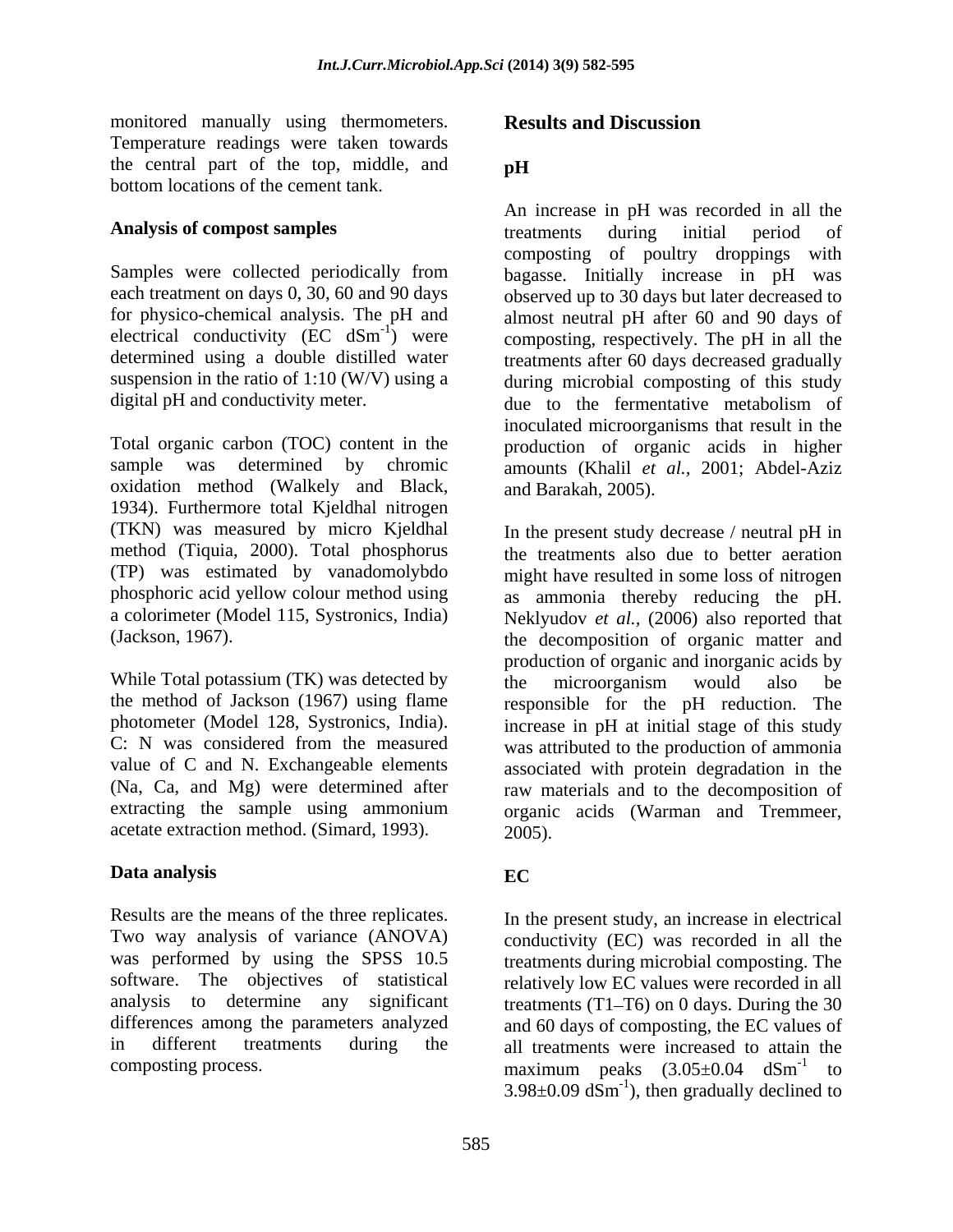reach the lowest values at the end of 90 microorganisms to the treatments mainly days. However, the EC value was responsible for production of extra cellular significantly different from treatment 1 and 6. In the present study, maximum increase in EC during composting might have been due to effective composting by inoculated al., (2001) and they reported that significant microorganisms and release of different reduction in total organic carbon content mineral ions, such as phosphate, ammonium, after microbial inoculation during potassium etc, (Yadav and Garg 2011). On composting. Moreover in this study there the contrary, in the present study the was a significant difference among the decrease in EC after 60 days due to the treatments for TOC possibly due to different reduction of water- soluble substances and rate of enzyme activity related to carbon the volatilization of ammonia as well as mineralization. Hence, the activities of precipitation of mineral salts during the enzyme related to the organic matter bioprocess (Tang *et al.,* 2004; Niwagaba *et*  decomposition in the treatments directly *al.,* 2009). However, in the present study the related to the substrate quality used for ultimate EC values of the final composts were less than  $1.5$  dSm<sup>-1</sup> which made the  $^{-1}$  which mode the which made the state of the state of the state of the state of the state of the state of the state of the state of the state of the state of the state of the state of the state of the state of the state of the state of the produced from composts acceptable as soil amendments (Watson, 2003).

A decrease in total organic carbon (TOC) was recorded in all the treatments during composting. The TOC ranged between 47.60±0.19 to 14.02±0.12 in composted materials after 60 days of composting which was lower than initial levels. However, TOC has communist that in inoculations of loss was greater in treatment 6 then other treatments. Decrease in TOC in treatments no. 2, 5 and 6 was insignificant with each other and significant with treatments no 1, 3 and 4 as compared to the initial level. TOC of the final compost was remarkably reduced at the end of the experiment suggest that a higher carbon loss patent in treatments 2, 5 and 6 could be an attributed to the rapid decomposition rate than other treatments.

Earlier studies reported that microbial consortium can mineralize poultry droppings more easily than other organic wastes composting. because it contains an ammonical nitrogen (Eklind and Kirchmann, 2000; Moldes *et al.,*

enzymes during composting (Suthar, 2009). The results observed in this study are consistent with previous work of Molla *et*  after microbial inoculation during microbial composting.

### **Total nitrogen**

**Total organic carbon tractions tractional contract the represents**  $\frac{1}{2}$ The initial TKN content (%) of the treatments was in the range of 1.38±0.06 to 1.41±0.07, and TKN content increased in the range of  $1.88\pm0.14$  to  $2.69\pm0.10$  in different treatments after composting. The difference in the TKN content of the compost obtained from treatment 6 was statistically significant. This confirms that if inoculations of microbial consortium into PD and BG mixture would have antagonistic impact on the TKN content of the compost on 60 and 90 days. The increase in TKN concentration of microbial inoculated treatments can be attributed as a consequence of strong degradation of substrates material by the inoculated microorganisms. In the present study, the maximum increase in TKN content was observed with the addition of microbial consortium (treatment 6). The decreased TKN content after 60 days in all treatments may be due to loss of nitrogen in the form of NH3 with progressive composting.

2007). Moreover the inoculation of hydrolytic enzyme production, which playsAccording to Benitez *et al.,* (1999) the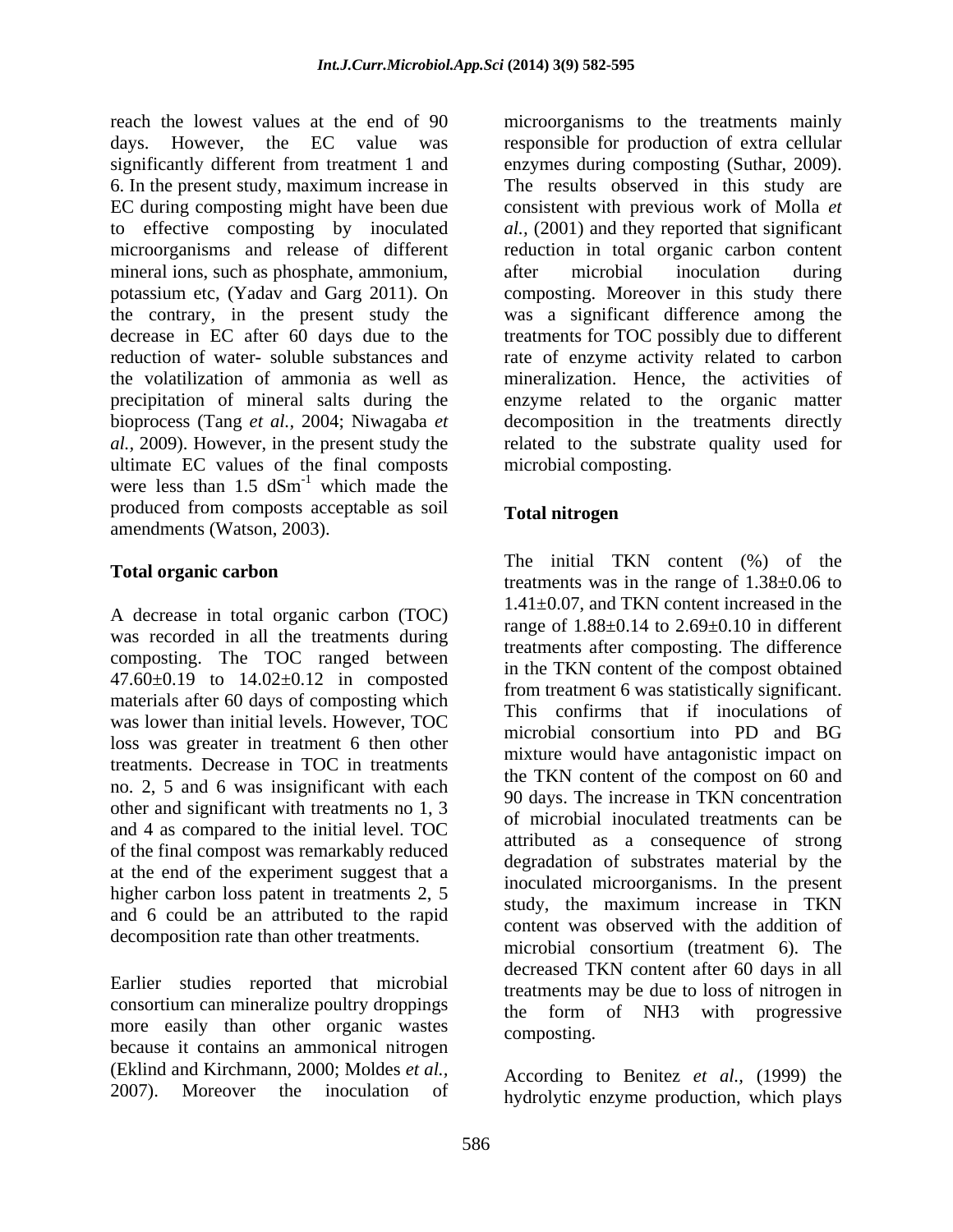influenced by the availability of easily

### **C:N ratio**

During composting the C:N ratio is used as an index for maturity of organic waste decomposition. In the present study, C:N ratio of the substrate material indicated a 1.13±0.06 (Table 4). Final TK was higher drastic change during composting process than initial was in the range of 1.41±0.24 to (Figure 2). However, the maximum reduced C:N ratio was recorded in the treatment 6 significantly higher in treatment 6 than other during 30 and 60 days of composting, which<br>was significantly superior over other content of the compost obtained from was significantly superior over other

In the previous studies suggested that, higher C:N ratio would cause nitrogen to volatize quantity of soluble basic salts thus assembly being previous studies suggested that *al.,* 2008). Similar observations have been reported by Bernal *et al.,* (1998) and they

an important role in C and N cycle in waste The increase in TP during microbial decomposition system, is drastically composting is may be due to mineralization degradable organic compounds in the and phosphate activity of microorganisms as substrate. Nakasaki *et al.,* (2005) reported reported by other researchers (Edwards and that the increase in the TKN content at the Lofty, 1972). On the other hand TP in all period of composting process was mainly treatments after 60 days was probably due to due to the concentration effect of the the mineralization of organic P and substrate material. The consumption by the microbes (Huang *et al.,* and mobilization of phosphorus by bacterial 2004).

#### **Total potassium**

treatments. treatments  $5 (1.76 \pm 0.23)$  and  $6 (1.92 \pm 0.15)$ The TK content of the initial substrate mixtures was in the range of  $1.08\pm0.11$  to 1.92±0.15. The maximum TK content was treatments. The differences in the TK content of the compost obtained from was not significant ( $p<0.05$ ).

thus reducing the nitrogen content, whereas gradually up to 60 days and then decreased lower C:N ratios would release a large until the end of composting period. The the soil to affect the plant growth (Raut *et*  microorganism processed waste material concluded that a decrease in C:N ratio activity during the microbial composting implies an increase in the degree of process, which consequently enhances the humification of organic matter. The rate of mineralization (Suthar, 2007). The TK of all the treatments increased previous studies suggested that contains higher concentration of exchangeable K due to enhanced microbial

**Total phosphorus** In the present study, at the end of The initial TP content of the different treatment 6. The TK content of compost treatments was in the range of 0.93±0.04 to showed that the better nutrient levels of 0.98±0.08 (Table 3) and composting resulted higher concentration compared to control. in significantly increase in the TP in This is probably due to higher mineralization different treatments. The difference in the rate as result of enhanced microbial and TP content of the compost obtained from enzyme activities leading to decrease in treatment 6 (2.69±0.37) and 5 (2.43±0.44) volume of the material (Nagarajan *et al.,* not significant. 1985; Anandavalli *et al.,* 1998; Imam and composting, the TK content was higher in Sharanappa 2002).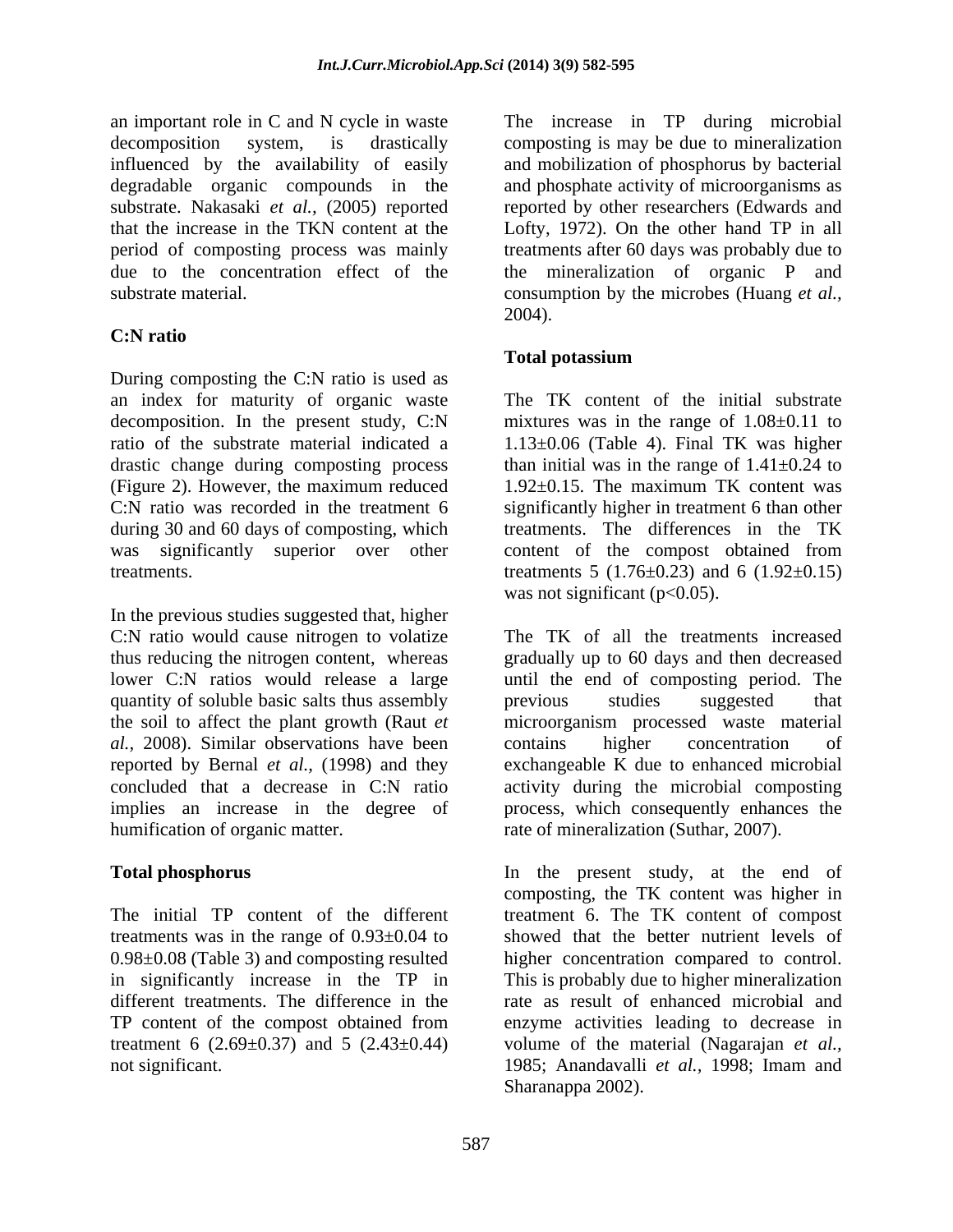#### *Int.J.Curr.Microbiol.App.Sci* **(2014) 3(9) 582-595**

| Parameters        | pH | EC<br>$(dSm^{-1})$                                                                                                                       | $T\cap C$<br>(0)                                                               | TKN |  | $m\Omega/K\Omega$ | Mg | C:N ratio |
|-------------------|----|------------------------------------------------------------------------------------------------------------------------------------------|--------------------------------------------------------------------------------|-----|--|-------------------|----|-----------|
| Poultry droppings |    | $7.3 \pm 0.5$ 2.80 $\pm$ 0.6                                                                                                             | 28.21±0.24 1.65±0.12 1.25±0.09 1.35±0.03 216±0.18 262±0.06 160±0.13 17.10±0.22 |     |  |                   |    |           |
| Bagasse           |    | $6.3\pm0.7$ $0.63\pm0.08$ $67.17\pm0.44$ $1.31\pm0.05$ $0.63\pm0.12$ $0.81\pm0.02$ $198\pm0.10$ $318\pm0.18$ $195\pm0.21$ $51.22\pm0.88$ |                                                                                |     |  |                   |    |           |

**Table.1** Physico-chemical characterization of poultry droppings and bagasse before microbial composting

EC- electrical conductivity; TOC-total organic carbon; TKN-total Kjeldhal nitrogen; TP- total phosphorous; TK- total potassium; Na- sodium; Ca- calcium; Mg- magnesium; C:N ratio-carbon nitrogen ratio; All values are mean and standard deviation of three replicates.

|                  | pH |                                                                                                                  |    |    | $EC$ (dsm <sup>-1</sup> )                                                                                          |                                                                                     |                                                                                                                        |
|------------------|----|------------------------------------------------------------------------------------------------------------------|----|----|--------------------------------------------------------------------------------------------------------------------|-------------------------------------------------------------------------------------|------------------------------------------------------------------------------------------------------------------------|
| Treatments Days  |    |                                                                                                                  |    |    | Days                                                                                                               |                                                                                     |                                                                                                                        |
|                  |    | 30                                                                                                               | 60 | 90 |                                                                                                                    | 60                                                                                  | 90                                                                                                                     |
| $T_1$            |    | $6.8 \pm 0.04^{ab}$ $8.2 \pm 0.02^{ab}$ $7.5 \pm 0.03^{c}$ $7.5 \pm 0.05^{bc}$                                   |    |    | $1.70 \pm 0.02$ <sup>a</sup>                                                                                       | $3.05 \pm 0.04^{\text{ a}}$ $3.73 \pm 0.07^{\text{ a}}$ $3.62 \pm 0.06^{\text{ a}}$ |                                                                                                                        |
| $\mathrm{T}_2$   |    | $6.8 \pm 0.02$ <sup>ab</sup> $8.6 \pm 0.04$ <sup>c</sup> $7.1 \pm 0.05$ <sup>a</sup> $7.2 \pm 0.02$ <sup>b</sup> |    |    | $2.32 \pm 0.06^{\text{ bc}}$ $3.05 \pm 0.04^{\text{ a}}$ $3.94 \pm 0.08^{\text{ b}}$ $3.90 \pm 0.09^{\text{ b}}$   |                                                                                     |                                                                                                                        |
| $T_3$            |    | $6.7 \pm 0.03^{\text{ a}}$ $8.0 \pm 0.03^{\text{ a}}$ $7.3 \pm 0.02^{\text{ b}}$ $7.2 \pm 0.03^{\text{ b}}$      |    |    |                                                                                                                    |                                                                                     | $2.20 \pm 0.03^{\text{ b}}$ $3.15 \pm 0.05^{\text{ ab}}$ $3.86 \pm 0.06^{\text{ ab}}$ $3.87 \pm 0.06^{\text{ ab}}$     |
| $T_4$            |    | $6.8 \pm 0.02$ <sup>ab</sup> $8.0 \pm 0.03$ <sup>a</sup> $7.5 \pm 0.05$ <sup>c</sup> $7.2 \pm 0.02$ <sup>b</sup> |    |    |                                                                                                                    |                                                                                     | $2.17 \pm 0.04^{\mathrm{b}}$ $3.13 \pm 0.03^{\mathrm{ab}}$ $3.84 \pm 0.09^{\mathrm{ab}}$ $3.82 \pm 0.07^{\mathrm{ab}}$ |
| $T_5$            |    | $6.7 \pm 0.02$ <sup>a</sup> $8.2 \pm 0.04$ <sup>ab</sup> $7.0 \pm 0.02$ <sup>a</sup> $7.0 \pm 0.04$ <sup>a</sup> |    |    | $2.30 \pm 0.05^{\text{ bc}}$ $3.25 \pm 0.02^{\text{ b}}$ $3.91 \pm 0.06^{\text{ b}}$ $3.90 \pm 0.07^{\text{ b}}$   |                                                                                     |                                                                                                                        |
| $\mathrm{T_{6}}$ |    | $6.7 \pm 0.03^{\text{ a}}$ $8.4 \pm 0.05^{\text{ b}}$ $7.3 \pm 0.02^{\text{ b}}$ $7.2 \pm 0.03^{\text{ b}}$      |    |    | $2.33 \pm 0.05^{\text{ bc}}$ $3.30 \pm 0.03^{\text{ bc}}$ $3.98 \pm 0.09^{\text{ bc}}$ $3.92 \pm 0.07^{\text{ b}}$ |                                                                                     |                                                                                                                        |

**Table.2** Changes of pH and EC during microbial decomposition of poultry droppings with bagasse in different treatments

All values are mean and standard deviation of three replicates; means in a column followed by the same letter(s) are not significantly different  $(P<0.05)$ .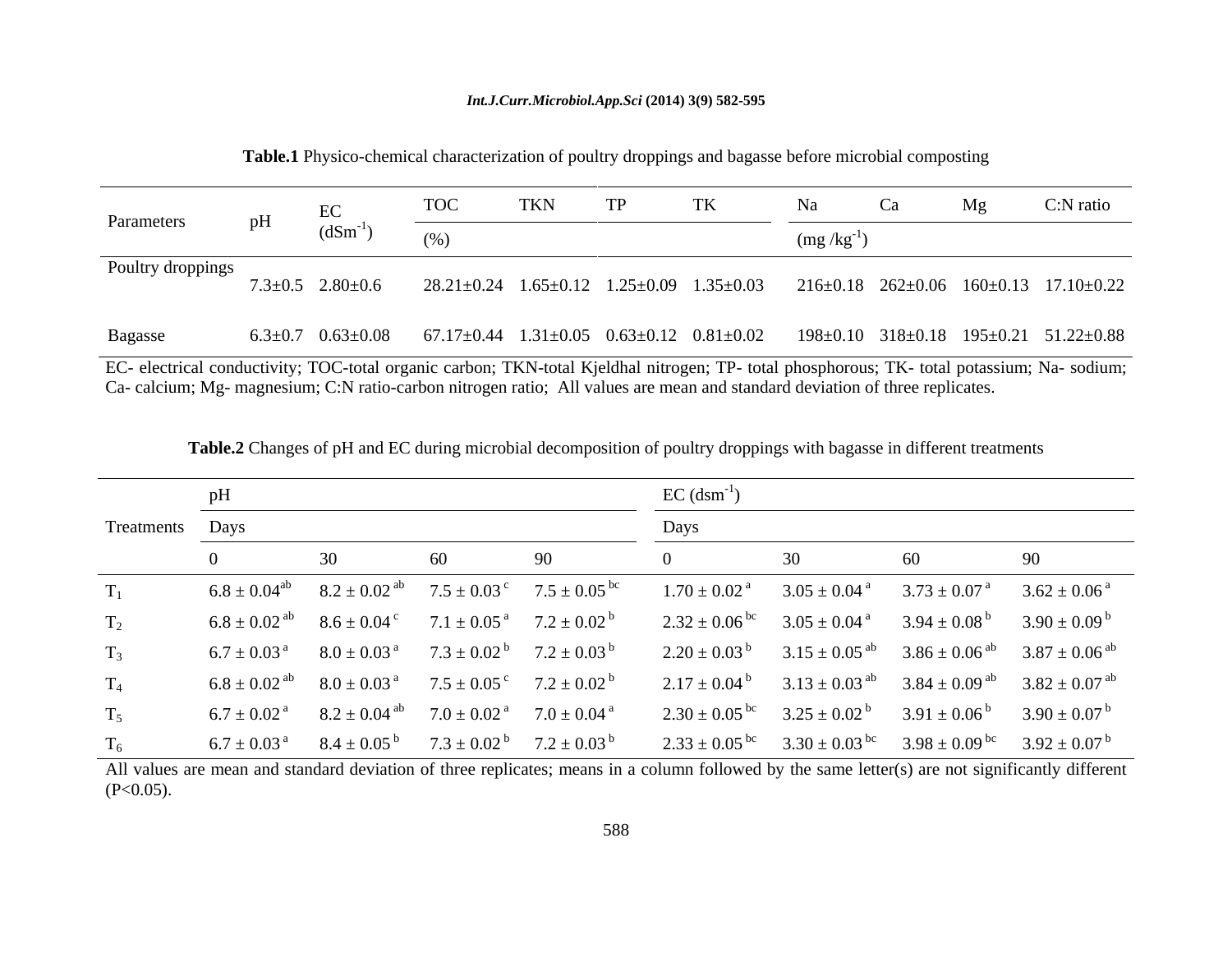|                | TKN $(\%)$                   |                                                         |                                                                                                                   | $TP(\%)$ |                                                                                                                 |                                                                                                                  |
|----------------|------------------------------|---------------------------------------------------------|-------------------------------------------------------------------------------------------------------------------|----------|-----------------------------------------------------------------------------------------------------------------|------------------------------------------------------------------------------------------------------------------|
| Treatments     |                              | Days                                                    |                                                                                                                   | Days     |                                                                                                                 |                                                                                                                  |
|                |                              |                                                         | Q()                                                                                                               |          |                                                                                                                 |                                                                                                                  |
|                | $1.38 \pm 0.06^a$            | $1.65\pm0.08$ <sup>a</sup>                              | $1.88 \pm 0.14^{\text{ a}}$ $1.76 \pm 0.14^{\text{ a}}$                                                           |          | $0.93 \pm 0.04$ <sup>a</sup> $1.17 \pm 0.13$ <sup>a</sup> $1.58 \pm 0.25$ <sup>a</sup>                          | $1.43 \pm 0.33$ <sup>a</sup>                                                                                     |
| $\mathrm{T}_2$ | $1.41 \pm 0.07$ <sup>a</sup> |                                                         | $2.01 \pm 0.05^{\circ}$ $2.32 \pm 0.09^{\circ}$ $2.29 \pm 0.12^{\circ}$                                           |          | $0.98 \pm 0.14^{\text{ a}}$ $1.55 \pm 0.23^{\text{ c}}$ $2.46 \pm 0.46^{\text{ c}}$ $2.38 \pm 0.27^{\text{ c}}$ |                                                                                                                  |
| $T_3$          |                              |                                                         | $1.38 \pm 0.03^{\text{ a}}$ $1.82 \pm 0.04^{\text{ ab}}$ $2.17 \pm 0.15^{\text{ b}}$ $2.05 \pm 0.06^{\text{ b}}$  |          |                                                                                                                 | $0.96 \pm 0.02^{\text{ a}}$ $1.38 \pm 0.18^{\text{ b}}$ $1.81 \pm 0.27^{\text{ b}}$ $1.69 \pm 0.28^{\text{ ab}}$ |
| $T_4$          |                              |                                                         | $1.38 \pm 0.06^{\text{ a}}$ $1.86 \pm 0.08^{\text{ ab}}$ $2.09 \pm 0.06^{\text{ b}}$ $2.01 \pm 0.12^{\text{ b}}$  |          |                                                                                                                 | $0.95 \pm 0.13^{\text{ a}}$ $1.32 \pm 0.14^{\text{ b}}$ $1.85 \pm 0.23^{\text{ b}}$ $1.77 \pm 0.31^{\text{ bc}}$ |
| $T_5$          |                              |                                                         | $1.40 \pm 0.02^{\text{ a}}$ $2.05 \pm 0.09^{\text{ b}}$ $2.41 \pm 0.12^{\text{ cd}}$ $2.37 \pm 0.10^{\text{ cd}}$ |          | $0.97 \pm 0.11^{\text{ a}}$ $1.57 \pm 0.19^{\text{ c}}$ $2.43 \pm 0.49^{\text{ c}}$ $2.37 \pm 0.46^{\text{ c}}$ |                                                                                                                  |
|                |                              | $1.40 \pm 0.05^{\text{ a}}$ $2.20 \pm 0.06^{\text{ c}}$ | $2.69 \pm 0.10^{\text{ d}}$ $2.46 \pm 0.14^{\text{ d}}$                                                           |          |                                                                                                                 | $0.98 \pm 0.08^{\text{ a}}$ $1.72 \pm 0.15^{\text{ d}}$ $2.69 \pm 0.37^{\text{ d}}$ $2.53 \pm 0.41^{\text{ d}}$  |

**Table.3** Changes of TKN and TP during microbial decomposition of poultry droppings with bagasse in different treatments

All values are mean and standard deviation of three replicates; means in a column followed by the same letter(s) are not significantly different  $(P<0.05)$ .

**Table.4** Changes of TK and Ca during microbial decomposition of poultry droppings with bagasse in different treatments

|                 | $TK(\%)$ |                                                                                                                   | $Ca \left( \frac{mg}{kg^{-1}} \right)$                                                                                                                                                                                                     |     |      |
|-----------------|----------|-------------------------------------------------------------------------------------------------------------------|--------------------------------------------------------------------------------------------------------------------------------------------------------------------------------------------------------------------------------------------|-----|------|
| Treatments Days |          |                                                                                                                   | Days                                                                                                                                                                                                                                       |     |      |
|                 |          |                                                                                                                   |                                                                                                                                                                                                                                            | -60 | -90- |
|                 |          | $1.10 \pm 0.15$ <sup>a</sup> $1.23 \pm 0.28$ <sup>a</sup> $1.41 \pm 0.24$ <sup>a</sup>                            | $1.36 \pm 0.12^{\text{ a}}$ $291.32 \pm 0.29^{\text{ a}}$ $312.45 \pm 0.35^{\text{ a}}$ $328.65 \pm 0.56^{\text{ a}}$ $319.82 \pm 0.32^{\text{ a}}$                                                                                        |     |      |
| $T_2$           |          |                                                                                                                   | $1.09 \pm 0.17^{a}$ $1.51 \pm 0.28^{b}$ $1.72 \pm 0.19^{bc}$ $1.68 \pm 0.15^{b}$ $292.41 \pm 0.31^{a}$ $345.62 \pm 0.41^{bc}$ $364.76 \pm 0.61^{bc}$ $353.35 \pm 0.46^{b}$                                                                 |     |      |
| $T_3$           |          | $1.09 \pm 0.09^{\text{ a}}$ $1.38 \pm 0.18^{\text{ ab}}$ $1.53 \pm 0.20^{\text{ ab}}$ $1.43 \pm 0.16^{\text{ a}}$ | $291.45 \pm 0.31^{\text{ a}}$ $330.57 \pm 0.51^{\text{ b}}$ $339.83 \pm 0.51^{\text{ ab}}$ $328.61 \pm 0.41^{\text{ a}}$                                                                                                                   |     |      |
| $T_4$           |          |                                                                                                                   | $1.13 \pm 0.06^{\text{ a}}$ $1.35 \pm 0.17^{\text{ ab}}$ $1.61 \pm 0.11^{\text{ b}}$ $1.57 \pm 0.20^{\text{ ab}}$ $292.37 \pm 0.27^{\text{ a}}$ $332.49 \pm 0.39^{\text{ b}}$ $348.83 \pm 0.57^{\text{ b}}$ $332.64 \pm 0.28^{\text{ ab}}$ |     |      |
| $T_5$           |          | $1.08 \pm 0.11^{a}$ $1.47 \pm 0.12^{ab}$ $1.76 \pm 0.23^{bc}$ $1.70 \pm 0.09^{b}$                                 | $290.51 \pm 0.25$ <sup>a</sup> $343.72 \pm 0.38$ <sup>bc</sup> $376.13 \pm 0.63$ <sup>c</sup> $367.23 \pm 0.18$ <sup>bc</sup>                                                                                                              |     |      |
|                 |          |                                                                                                                   | $1.12 \pm 0.18^{a}$ $1.62 \pm 0.22^{bc}$ $1.92 \pm 0.15^{d}$ $1.88 \pm 0.06^{bc}$ $290.58 \pm 0.34^{a}$ $365.51 \pm 0.47^{c}$ $395.83 \pm 0.65^{d}$ $382.72 \pm 0.51^{c}$                                                                  |     |      |

All values are mean and standard deviation of three replicates; means in a column followed by the same letter(s) are not significantly different  $(P<0.05)$ .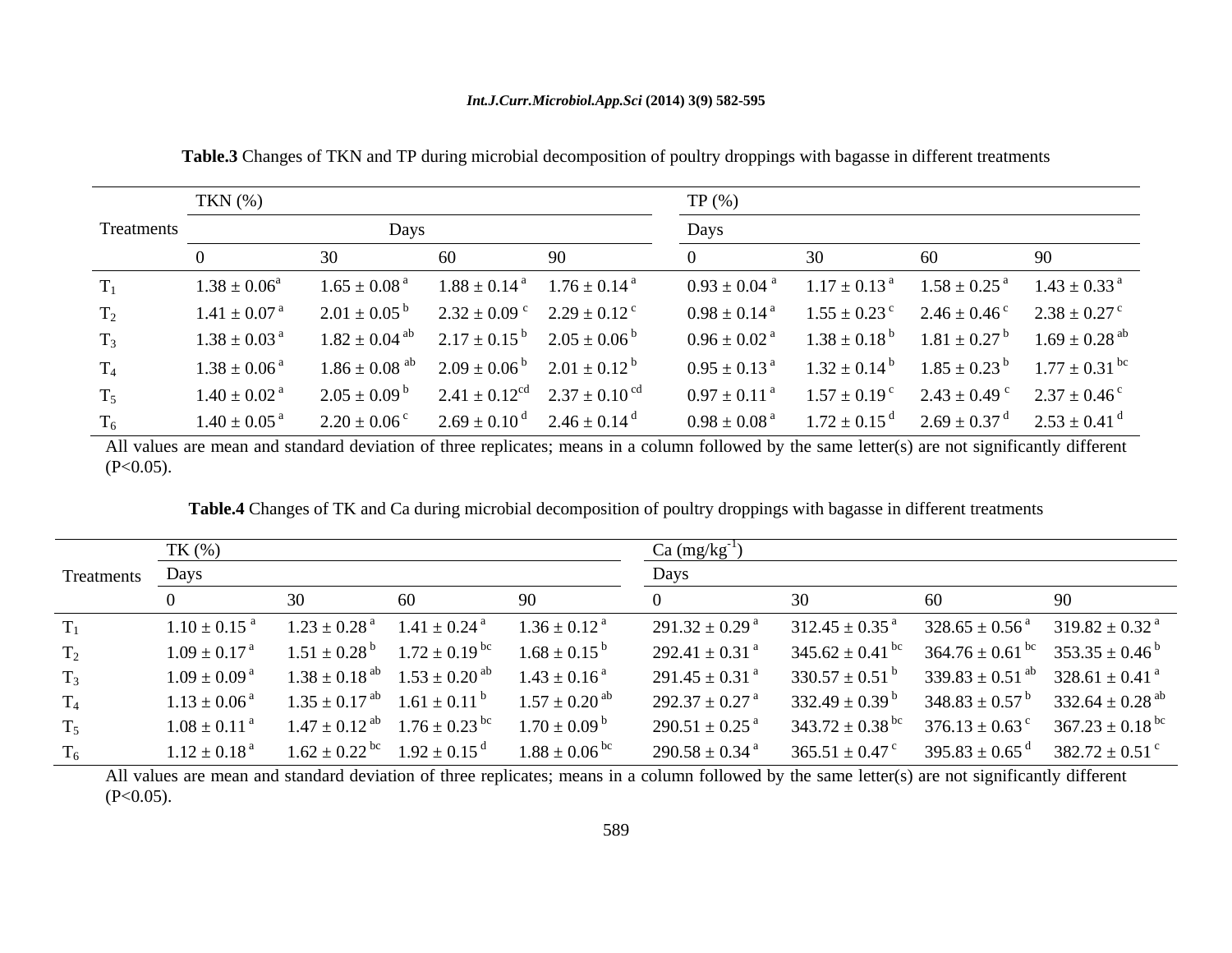|                 | Na $(mg/kg^{-1})$ |    |    |                                                                                                                                                                                                                                                                                                                                                                                                                                | $Mg (mg/kg^{-1})$ |     |    |
|-----------------|-------------------|----|----|--------------------------------------------------------------------------------------------------------------------------------------------------------------------------------------------------------------------------------------------------------------------------------------------------------------------------------------------------------------------------------------------------------------------------------|-------------------|-----|----|
| Treatments Days |                   |    |    |                                                                                                                                                                                                                                                                                                                                                                                                                                | Days              |     |    |
|                 |                   | 30 | 60 |                                                                                                                                                                                                                                                                                                                                                                                                                                |                   | -60 | 90 |
|                 |                   |    |    | $207.20 \pm 0.18^{\text{a}}$ $220.39 \pm 0.24^{\text{a}}$ $281.12 \pm 0.31^{\text{a}}$ $279.41 \pm 0.26^{\text{a}}$ $177.50 \pm 0.61^{\text{a}}$ $188.79 \pm 0.71^{\text{a}}$ $231.97 \pm 0.41^{\text{a}}$ $226.34 \pm 0.31^{\text{a}}$                                                                                                                                                                                        |                   |     |    |
| $\mathrm{T}_2$  |                   |    |    | $208.54 \pm 0.25^{\text{a}}$ $263.59 \pm 0.34^{\text{c}}$ $326.54 \pm 0.28^{\text{bc}}$ $311.37 \pm 0.15^{\text{b}}$ $177.47 \pm 0.67^{\text{a}}$ $225.64 \pm 0.69^{\text{bc}}$ $298.71 \pm 0.56^{\text{c}}$ $283.86 \pm 0.42^{\text{b}}$                                                                                                                                                                                      |                   |     |    |
| $T_3$           |                   |    |    | $206.59 \pm 0.34^{\text{ a}}$ $241.54 \pm 0.38^{\text{ b}}$ $301.33 \pm 0.42^{\text{ b}}$ $287.68 \pm 0.21^{\text{ a}}$ $178.37 \pm 0.55^{\text{ a}}$ $211.68 \pm 0.65^{\text{ b}}$ $252.62 \pm 0.47^{\text{ b}}$ $241.51 \pm 0.27^{\text{ ab}}$                                                                                                                                                                               |                   |     |    |
|                 |                   |    |    | $206.65 \pm 0.13^{\text{ a}}$ $237.42 \pm 0.40^{\text{ b}}$ $314.29 \pm 0.51^{\text{ b}}$ $295.35 \pm 0.37^{\text{ ab}}$ $177.45 \pm 0.62^{\text{ a}}$ $212.36 \pm 0.53^{\text{ b}}$ $245.28 \pm 0.31^{\text{ ab}}$ $238.22 \pm 0.16^{\text{ ab}}$                                                                                                                                                                             |                   |     |    |
| $T_5$           |                   |    |    | $206.62 \pm 0.31^{a}$ $261.60 \pm 0.47^{c}$ $322.64 \pm 0.35^{bc}$ $315.55 \pm 0.28^{b}$ $177.42 \pm 0.58^{a}$ $223.78 \pm 0.62^{bc}$ $293.87 \pm 0.43^{c}$ $285.38 \pm 0.51^{b}$<br>$206.80 \pm 0.22^{\text{a}}$ $270.65 \pm 0.52^{\text{ca}}$ $340.67 \pm 0.46^{\text{c}}$ $336.41 \pm 0.53^{\text{c}}$ $178.62 \pm 0.61^{\text{a}}$ $248.81 \pm 0.55^{\text{c}}$ $311.96 \pm 0.64^{\text{d}}$ $299.28 \pm 0.47^{\text{bc}}$ |                   |     |    |

**Table.5** Changes of Na and Mg during microbial decomposition of poultry droppings with bagasse in different treatments

All values are mean and standard deviation of three replicates; means in a column followed by the same letter(s) are not significantly different  $(P<0.05)$ .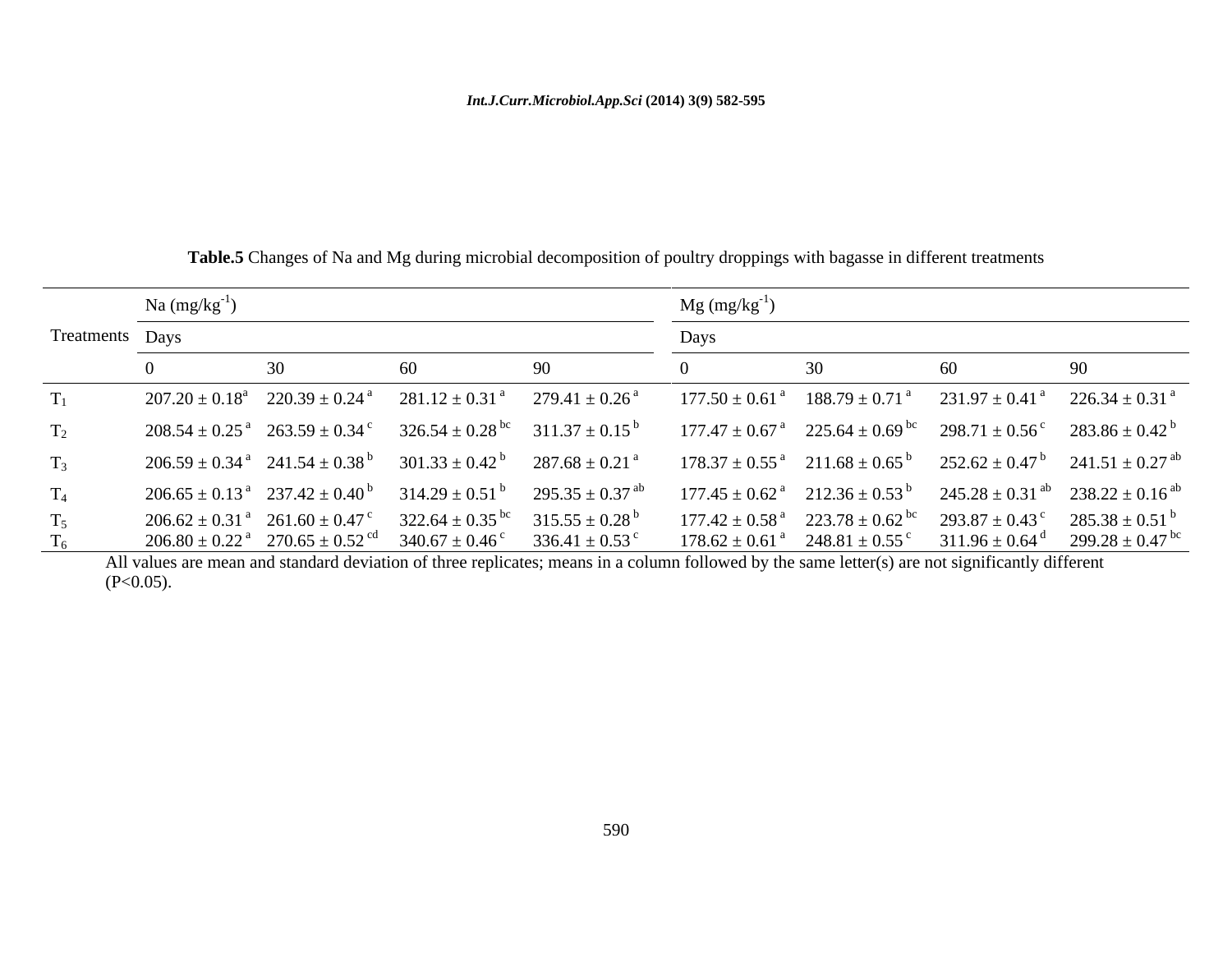

**Figure.1** Changes in TOC (%) during microbial decomposition of different treatments

**Figure.2** Changes in C:N ratio during microbial decomposition of different treatments

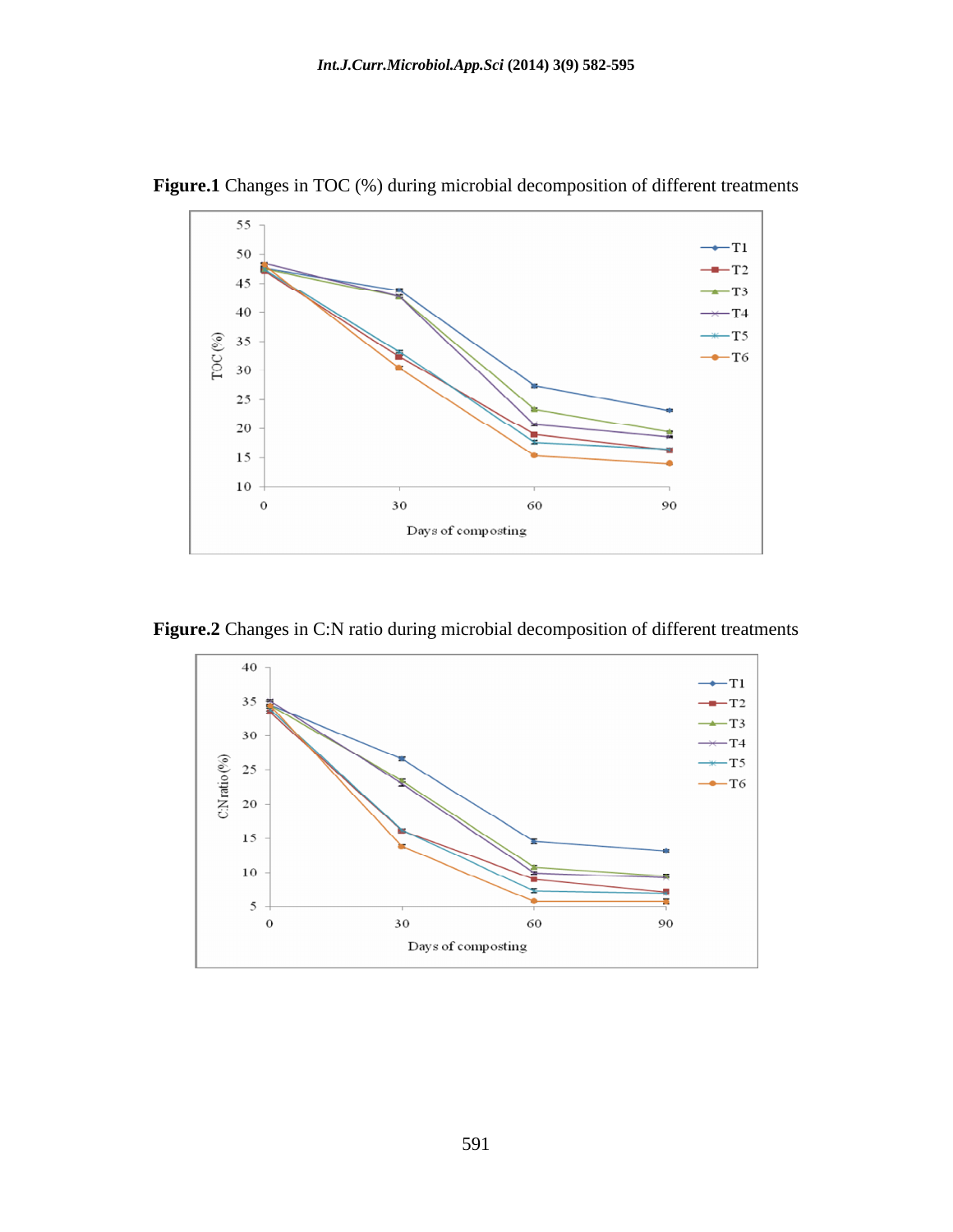after 60 days in all the treatments may be due to leaching of soluble potassium by

A significant difference in Ca, Na and Mg was observed during the microbial **Acknowledgement** composting of PD with BG in all the treatments. The enhancement of Ca, Na and The authors wish to thank the authorities of Mg was higher than initial substrate material Annamalai University,Tamilnadu, India for and recorded between the ranges of providing all the facilities to complete this  $328.65\pm0.56$  to  $395.83 \pm 0.65$ ,  $281.12 \pm 0.31$ to 340.67  $\pm$ 0.46 and 231.97  $\pm$ 0.41 to 311.96  $\pm$  0.64, respectively. **References** 

The microbial inoculated treatments showed more concentration of available forms of Ca, Na and Mg than experimental control. The maximum increase in Ca, Na and Mg was observed on 60th day and slightly decline on  $(2)$ : 80-91. 90th day of composting. However, the microbial composting plays an important role in microbial- mediated nutrient Pseudo stem as compost. J. of mineralization in wastes. In general, microorganism plays an important role in transformation of plant metabolites into more available forms of Ca, Na, and Mg content, which can be further metabolized stabilization of sewage sludges by microbial communities associated with composting with Eisenia foetida.

In conclusion the feasibility of PD amended with BG waste decomposition by microbial rapid composting and to produce quality compost with higher agronomic value.  $63:91-99$ .

inoculation effectively degraded these waste in all the treatments, however, the highest degradation was recorded when inoculation of microbial consortium in to the treatment followed by inoculation of *T. viride* and *A. niger*. According to the experimental results,

The present study decreased TK content the highest values of nutrients were obtained excess water (Gupta *et al.,* 2007). weight) with inoculation of *T. viride, A.* **Ca, Na and Mg** composting process and production of in T6, T5 and T2, treatments. Therefore, the mixture ratio of PD to BG in 1:1 (dry *niger* and consortium was better for nutrient rich organic materials.

# **Acknowledgement**

study successfully.

### **References**

- Abdel-Aziz, R.A., and Al-Barakah F.N. 2005. Composting technology and impact of compost on soil bio chemical properties. Arab Gulf J. Sci. Res. 23 (2): 80-91.
- Anandavalli, D., Ramaswami P., and Hameed S. 1998. Recycling of Banana Ecotoxicol.Environ.monit. 80:191-194.
- compost (Dominuguez, 2004). Bioresour. Technol. 67 (3): 297-303. Benitez, E., Nogales R., Elvira C., Masciandaro G., and Ceccanti B. 1999. Enzyme activities as indicators of the stabilization of sewage sludges composting with Eisenia foetida.
- inoculation has been evaluated in order to composts prepared with a wide range Bernal, M.P., Paredes C., Sanchez- Monedero M.A., and Cegarra J. 1998. Maturity and stability parameters of of organic wastes. Bioresour. Technol. 63: 91-99.
- This study suggests that microbial Egea F.C., Perez-Espinosa A., Bernal Bustamante, M.A., Paredes C., Marhuenda- M.P., and Moral R. 2008. Co composting of distillery wastes with animal manures: carbon and nitrogen transformations in the evaluation of compost stability. Chemo.72: 551- 557.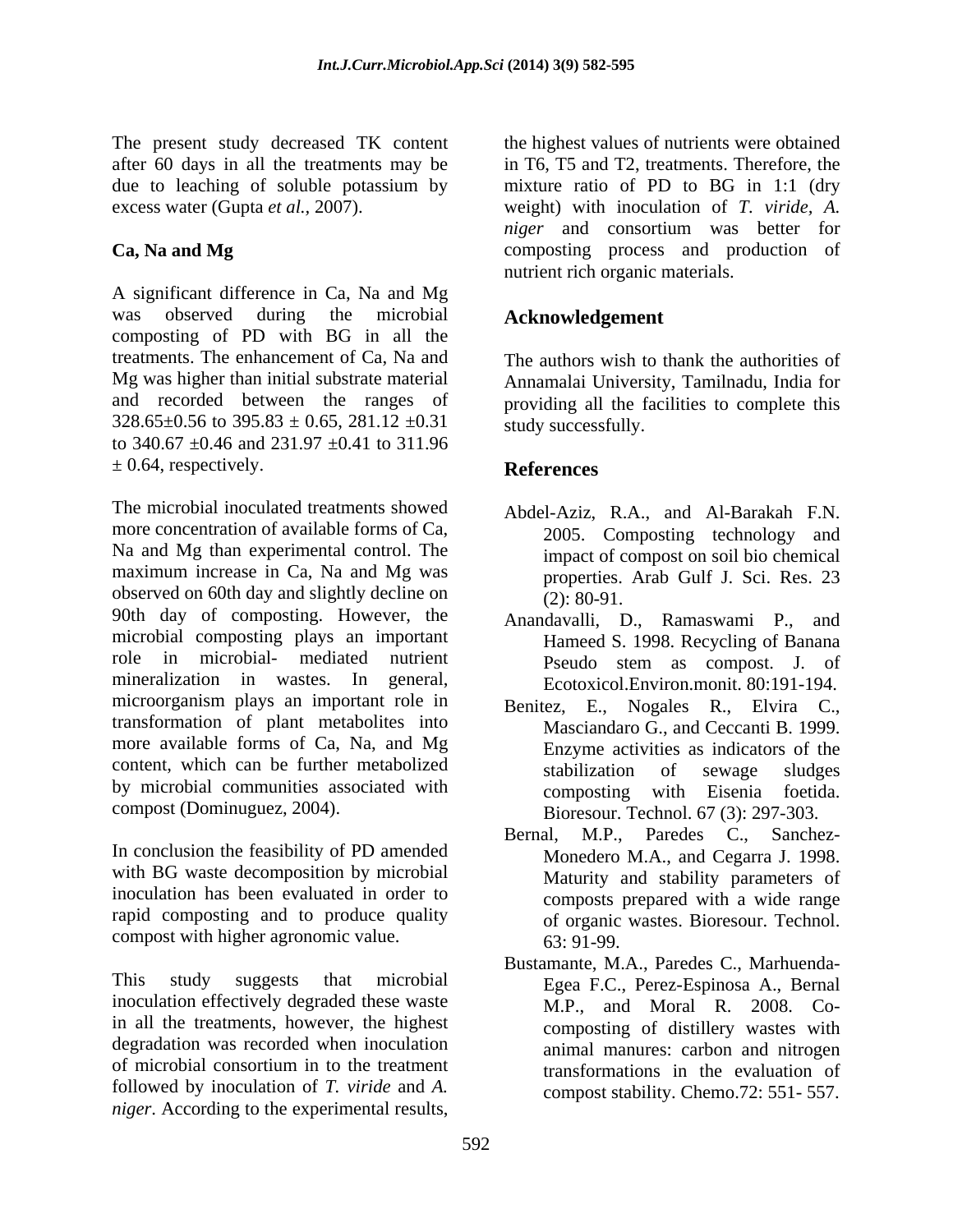- Cahyani, V.R., Matsuya K., Asakawa and S., Kimura M. 2003. Succession and household waste with different litter phylogenetic composition of bacterial communities responsible for the
- Canet, R., Pomares F., Cabot B., Chaves C.,
- by solid state fermentation with white-
- Dominguez, J., Aira M., Monroy F., and affects microbial biomass and activity
- Dominguez, J., and Edwards C.A. 2004. review. In: Shakir Hanna, S.H., sustainable Development in the 21st
- Edwards, C.A., and Bater J.E. 1992. The use 2001. Monitoring of microbial
- Edwards, C.A., and Lofty J.R. 1972.
- Eiland, F., Klamer M., Lind A.M., Leth M., C/N ratio on chemical and microbial subsequent composting of straw. Microb. Ecol. 41: 6711.
- 

amendments. I: carbon turnover. Bioresour. Technol. 74: 115-124.

- composting process of rice straw Elisashvili, V., Penninckx M., Kachlishvili estimated by PCR-DGGE analysis. E., Tsiklauri N., Metreveli E., Soil Sci. Plant Nutr. 49: 619-630. Kharziani T., and Kvesitadze G. 2008. Ferrer E., Ribo M., and Albiach M.R. lignocellulolytic enzymes activity in 2008. Composting olive mill pomace submerged and solid-state fermentation and other residues from rural south of lignocellulosic wastes of different eastern Spain.Waste. Manage. 28: composition. Bioresour. Technol. 99: 2585-2592. Espaina, V.R., Marques Composition (Composition and Europa and State Hammon Marques (for organic composition of backeting and the storage of organic composition in the storage of organic strength behind the storage of org E., Tsiklauri N., Metreveli E., Lentinus edodes and Pleurotus species of lignocellulosic wastes of different 457-462.
- Dinis, M.J., Bezerra R.M.F., Nunes F., Dias Gupta, R., Mutiyar P.K., Rawat N.K., A.A., Guedes C.V., Ferreira L.M.M., Saini M.S., and Garg V.K. 2007. Cone J.W., Marques G.S.M., Barro, Development of a water hyacinth based A.R.N.,and Rodrigues M.A.M., 2009. Modification of wheat straw lignin earthworm E. foetida, Bioresour. vermi reactor using an epigeic earthworm E. foetida, Bioresour. Technol. 98: 2605-2610.
	- rot fungi. Bioresour.Technol.100: Huang, G.F., Wong J.W.C., Wu Q.T., and 4829-4835. Nagar B.B. 2004. Effect of carbon to Mato S. 2002. How earthworm density manure with saw dust. Waste. Manage. nitrogen ratio on composting of pig manure with saw dust. Waste. Manage. 24: 805-813.
	- in pig manure. Eur. J. Soil Boi. 38: 7- Imam, A.K., and Sharanappa. 2002. Growth 10. and productivity of maize(Zea mays Vermicomposting organic wastes: A com¬posts and fertilizer levels. Mysore L.) as influenced by poultry waste J. Agric. Sci. 36:203-207.
	- Mikhail W.Z.A. (Eds) Soil Zoology for Jackson M.L., 1967. Soil chemical analysis. Prentice Hall of India Ltd, New Delhi.
	- century, Cairo, pp 369-395. Khalil, A.I., Beheary M.S., and Salem E.M. of earthworm in environmental management. Soil Biol. Bio chem. 24: activities during the composting of 1683-1689. municipal solid wastes. World J. 2001. Monitoring of microbial populations and their cellulolytic Microbi. Biotechnol. 17: 155- 161.
	- Biology of Earthworms. London: Kumar, R., Verma D., Singh B.L., Kumar Chapman and Hall. U., and Shweta. 2010. Composting of and Baath E. 2001. Influence of initial treatment with microorganisms and composition during long term Bioresour. Technol.101 (17): 6707sugarcane waste by-products through vermicomposting. Bioresour. Technol.101 (17): 6707- 6711.
	- 272-280. Liang, C., Das K.C., and McClendon R.W. 2003. The influence of temperature and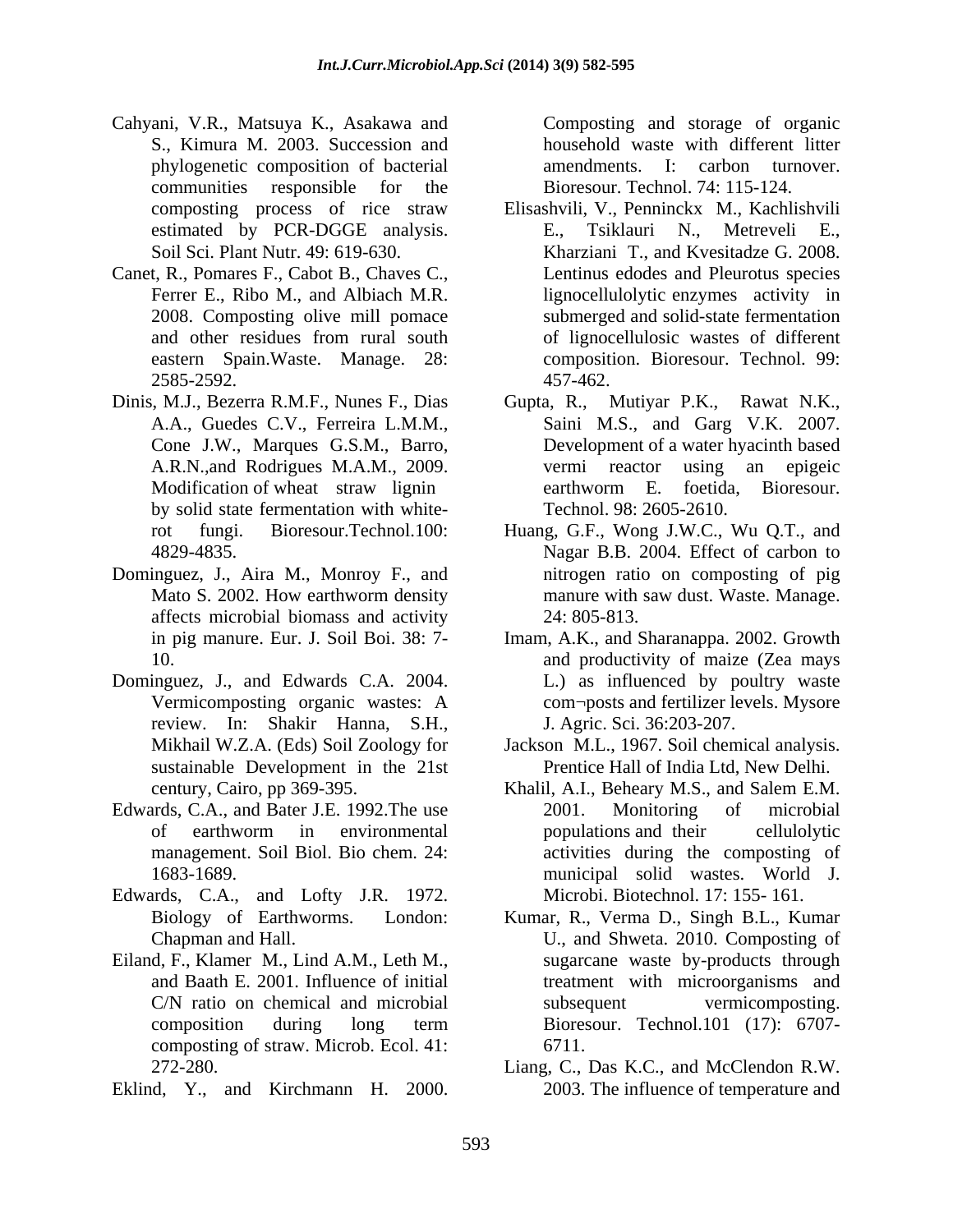biosolids composting blend. Bioresour. (7-12):31-40.

- Lu, A.L., Kumar M., Tsai J.C., and Lin J.G. 2008. High-rate composting of barley
- Moldes, A., Cendon Y., and Barral M.T. 2007. Evaluation of municipal solid
- Molla, A.H., Fakhrul-Razi A., Abd-Aziz S., mixed culture for bioconversion of
- Moore Jr, P.A., Daniel T.C., Edwards D.R., chemical amendments on ammonia
- value of coir pith. Madras Agricul. J.
- Nakasaki, K., Nag K., and Karita S. 2005. thermophilic composting of organic
- Neklyudov, A.D., Fedotov G.N., and
- Niwagaba, C., Nalubega M., Vinneras B.,
- moisture contents regimes on the Rao V.S.R. 1986., Litter- Its management aerobic microbial activity of a and utility in broiler. Poult. Advis. 19 (7-12):31- 40.
- Technol. 86: 131-137. Raut, M. P., Prince William S.P., dregs with sewage sludge in a pilot dynamics and enzyme activities during scale bio reactor. Bioresour. Technol. rapid composting of municipal solid 99: 2210-2217. waste - a compost maturity analysis Bhattacharyya J.K., Chakrabarti T., and Devotta S. 2008. Microbial perspective. Bioresour. Technol. 99 (14): 6512-6519.
- waste compost as a plant growing Schiffman, S.S., and Williams C.M. 2005. media component, by applying mixture Science of odor as a potential health design. Bioresour. Technol. 98: 3069- issue. J. Environ. Qual. 34: 129-138.
- 3075. Simard, R.R., 1993. Ammonium acetate Hanafi M.M., and Alam M.Z. 2001. In vitro compatibility evaluation of fungal Method of Analysis. Lewis Publisher, expectable elements. In: Martin, R., Carter, S. (Eds.), Soil Sampling and Florida, USA, pp. 39-43.
- domestic waste water sludge. World. J. Singh, A., and Sharma S. 2002. Composting Microbiol. Biotechnol. 17:849-856. of a crop residue through treatment and Miller D.M. 1995. Effect of vermicomposting. Bioresour.Technol. with microorganisms and subsequent 85 (2):107-111.
- volatilization from poultry litter. J. Suthar S., 2009. Vermistabilization of Environ. Qual.26:23-26. municipal sewage sludge amended Nagarajan, R., Manicham T.S., and Kothandaraman G.V. 1985. Manuarial Eisenia fetida (Oligochaeta). J. Hazard. with sugarcane trash using epigeic Mater. 163: 199-206.
	- 72 (9): 533-535. Suthar S., 2007. Nutrient changes and bio Microbial succession associated with Perionyx excavatus (Perrier) during organic matter decomposition during recycling of some agricultural wastes. dynamics of epigeics earthworm Bioresour. Technol. 98: 1608-1614.
	- waste. Waste Manage. Res. 23 (1): 48- Tang, J.C., Kanamori T., Inoue Y., Yasuta 56. T., Yoshida S., and Katayama A. 2004. Ivankin A.N. 2006. Aerobic processing of organic waste into composts. Appl composting of manure as detected by .Biochem. Microbiol. 42(4): 341-353. the quinone profile method. Process Changes in the microbial community structure during thermophilic Biochem. 39: 1999-2006.
	- Sundberg and C., Jonsson H. 2009. Tang, J.C., Shibata A., Zhou Q., and Substrate composition and moisture in The Katayama A. 2007. Effect of composting source-separated human temperature on reaction rate and faeces and food waste. Environ. microbial community in composting of Technol. 30 (5): 487-497. cattle manure with rice straw. J. BioKatayama A. 2007. Effect of